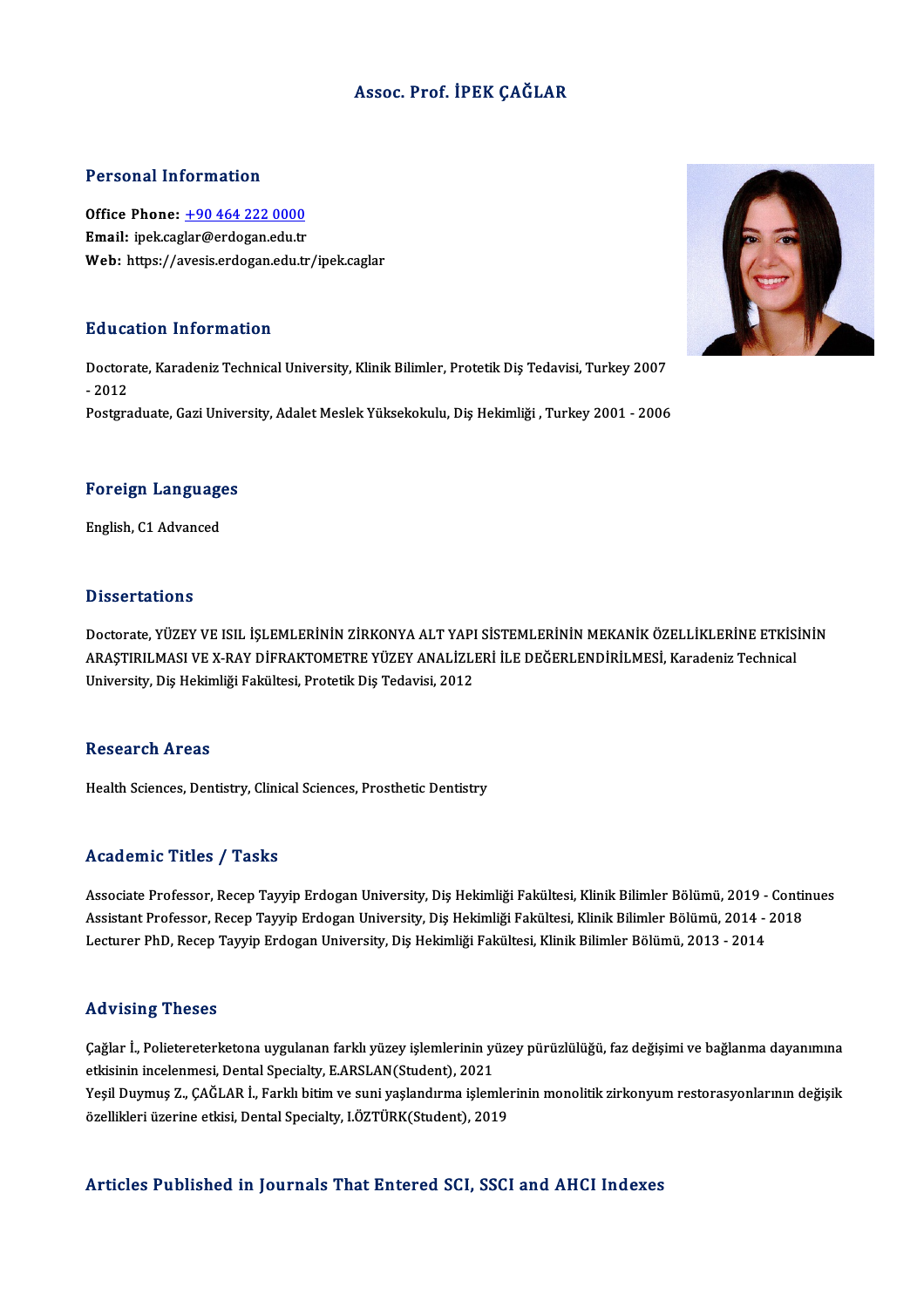I. The effect of adjustment and finishing procedure on roughness, strength, and phase transformation The effect of adjustme<br>of monolithic zirconia<br>Orturk L CAČLAR i ARSI of monolithic zirconia<br>Ozturk I., ÇAĞLAR İ., YEŞİL DUYMUŞ Z. of monolithic zirconia<br>Ozturk I., ÇAĞLAR İ., YEŞİL DUYMUŞ Z.<br>CLINICAL ORAL INVESTIGATIONS, 2022 (Journal Indexed in SCI)<br>Artifast aunression of nalyatbaratbarlatana in sona beam

- Ozturk I., ÇAĞLAR İ., YEŞİL DUYMUŞ Z.<br>CLINICAL ORAL INVESTIGATIONS, 2022 (Journal Indexed in SCI)<br>II. Artifact expression of polyetheretherketone in cone beam computed tomography: An in vitro study<br><sup>Köso T. E.</sup> Günes CLINICAL ORAL INVESTIGATIONS, 2022 (Journal Artifact expression of polyetheretherket<br>Köse T. E. , Günaçar D. N. , Ateş S. M. , Çağlar İ.<br>JOUPNAL OF PROSTHETIC DENTISTRY vel 12 Artifact expression of polyetheretherketone in cone beam computed tomo<br>Köse T. E. , Günaçar D. N. , Ateş S. M. , Çağlar İ.<br>JOURNAL OF PROSTHETIC DENTISTRY, vol.126, no.6, 2021 (Journal Indexed in SCI)<br>Effect of different s JOURNAL OF PROSTHETIC DENTISTRY, vol.126, no.6, 2021 (Journal Indexed in SCI)
- Köse T. E. , Günaçar D. N. , Ateş S. M. , Çağlar İ.<br>JOURNAL OF PROSTHETIC DENTISTRY, vol.126, no.6, 2021 (Journal Indexed in SCI)<br>III. Effect of different surface treatments on the repair bond strength of resin composites JOURNAL OF ADHESION SCIENCE AND TECHNOLOGY, vol.33, no.21, pp.2385-2403, 2019 (Journal Indexed in SCI)
- Korkmaz F. M. , Ates S. M. , Caglar İ., Baygın Ö., Duymus Z.<br>JOURNAL OF ADHESION SCIENCE AND TECHNOLOGY, vol.33, no.21, pp.2385-2403, 2019 (Journal Indexed in SCI)<br>IV. An In Vitro Evaluation of the Effect of Various Adhesi JOURNAL OF ADHESION SCIENCE AND TECHNO<br>An In Vitro Evaluation of the Effect of Var<br>of Resin Cement to Polyetheretherketone An In Vitro Evaluation of th<br>of Resin Cement to Polyeth<br>Caglar I., Ates S.M., Duymus Z.<br>JOUPMAL OF PROSTHODONTIC

of Resin Cement to Polyetheretherketone<br>Caglar I., Ates S. M. , Duymus Z.<br>JOURNAL OF PROSTHODONTICS-IMPLANT ESTHETIC AND RECONSTRUCTIVE DENTISTRY, vol.28, no.1, 2019<br>(Journal Indoved in SCD Caglar I., Ates S. M. , Duyr<br>JOURNAL OF PROSTHOD<br>(Journal Indexed in SCI)<br>Effect of Sandblasting JOURNAL OF PROSTHODONTICS-IMPLANT ESTHETIC AND RECONSTRUCTIVE DENTISTRY, vol.28, no.1, 2019<br>(Journal Indexed in SCI)<br>V. Effect of Sandblasting, Silica Coating, and Erbium: Yttrium-Aluminum-Garnet Laser Treatment on the<br>She

- (Journal Indexed in SCI)<br>Effect of Sandblasting, Silica Coating, and Erbium: Yttrium-Aluminum-Gar<br>Shear Bond Strength of Self-adhesive Resin Cement to Alumina Ceramics<br>Ceglar L.Ates S.M., Bertenrek Y. Aslan V.H., Durmus 7. Effect of Sandblasting, Silica Coating, and Erbium: Y<br>Shear Bond Strength of Self-adhesive Resin Cement<br>Caglar I., Ates S.M., Boztoprak Y., Aslan Y.U., Duymus Z.Y.<br>NICERIAN JOURNAL OF CLINICAL PRACTICE vol.21, no.9, r Shear Bond Strength of Self-adhesive Resin Cement to Alumina Ceramics<br>Caglar I., Ates S. M. , Boztoprak Y., Aslan Y. U. , Duymus Z. Y.<br>NIGERIAN JOURNAL OF CLINICAL PRACTICE, vol.21, no.8, pp.1000-1007, 2018 (Journal Indexe Caglar I., Ates S. M. , Boztoprak Y., Aslan Y. U. , Duymus Z. Y.<br>NIGERIAN JOURNAL OF CLINICAL PRACTICE, vol.21, no.8, pp.1000-1007, 2018 (Journal Indexed in SCI)<br>VI. The effect of various polishing systems on surface rough
- MIGERIAN JOURNAL O<br>The effect of variou<br>monolithic zirconia<br>Caglar L Ates S.M., D. The effect of various polishin<br>monolithic zirconia<br>Caglar I., Ateş S.M. , Duymus Z.Y.<br>JOUPMAL OF ADVANCED PROSTL monolithic zirconia<br>Caglar I., Ateş S. M. , Duymus Z. Y.<br>JOURNAL OF ADVANCED PROSTHODONTICS, vol.10, no.2, pp.132-137, 2018 (Journal Indexed in SCI)<br>The effect of different surface pretreatments on the bend strength of ven
	-

Caglar I., Ates S. M. , Duymus Z. Y.<br>JOURNAL OF ADVANCED PROSTHODONTICS, vol.10, no.2, pp.132-137, 2018 (Journal Indexed in SCI)<br>VII. The effect of different surface pretreatments on the bond strength of veneering resin to **JOURNAL OF ADVANCED<br>The effect of different<br>polyetheretherketone** VII. The effect of different surface pretreatments on the bond strength of veneering resin to polyetheretherketone<br>polyetheretherketone<br>Ates S. M., Caglar I., Duymus Z. polyetheretherketone<br>Ates S. M. , Caglar I., Duymus Z.<br>JOURNAL OF ADHESION SCIENCE AND TECHNOLOGY, vol.32, no.20, pp.2220-2231, 2018 (Journal Indexed in SCI)<br>The effect of veneoring on the marginal fit of CAD/CAM generated

## VIII. The effect of veneering on the marginal fit of CAD/CAM-generated, copy-milled, and cast metal copings JOURNAL<br>The effe<br>copings<br>Ates S.M

Ates S.M. ,Duymus Z.,Caglar I.,HologluB.

CLINICALORAL INVESTIGATIONS,vol.21,no.8,pp.2553-2560,2017 (Journal Indexed inSCI)

Ates S. M. , Duymus Z., Caglar I., Hologlu B.<br>CLINICAL ORAL INVESTIGATIONS, vol.21, no.8, pp.2553-2560, 2017 (Journal Indexed in SCI)<br>IX. The effect of ultrafast fiber laser application on the bond strength of resin cement CLINICAL ORAL INVESTIGATIONS, vol.21, no.8, pp.2553-2560, 2017<br>The effect of ultrafast fiber laser application on the bond st<br>Ates S. M. , Korkmaz F. M. , Caglar İ., Duymus Z., Turğut S., Bagis E. A.<br>LASERS IN MEDICAL SCIE The effect of ultrafast fiber laser application on the bond strength of resin cen<br>Ates S. M. , Korkmaz F. M. , Caglar I., Duymus Z., Turğut S., Bagis E. A.<br>LASERS IN MEDICAL SCIENCE, vol.32, no.5, pp.1121-1129, 2017 (Journ

## Ates S. M. , Korkmaz F. M. , Caglar İ., Duymus Z., Turğut S., Bagis E. A.<br>LASERS IN MEDICAL SCIENCE, vol.32, no.5, pp.1121-1129, 2017 (Journal Indexed in SCI)<br>X. The effect of Er:YAG laser irradiation on the bond stability LASERS IN MEDICAL SCIENCE, vol.32, no.5, pp.1121-1129, 2017 (Journal Indexed in SCI)<br>The effect of Er:YAG laser irradiation on the bond stability of self-etch adhesiv<br>depths<br>Karadas M., Caglar I. The effect of Er:Y*l*<br>depths<br>Karadas M., Caglar I.<br>LASERS IN MEDICAL depths<br>Karadas M., Caglar I.<br>LASERS IN MEDICAL SCIENCE, vol.32, no.5, pp.967-974, 2017 (Journal Indexed in SCI)<br>The effect of denture cleansers on surface reughness and hand strength of a

XI. The effect of denture cleansers on surface roughness and bond strength of a denture base resin LASERS IN MEDICAL SCIENCE, vol.32, no.5, pp.9<br>The effect of denture cleansers on surface<br>ATES S. M. , CAGLAR I., ÖZDOĞAN A., Duymus Z.<br>JOUPMAL OF ADHESION SCIENCE AND TECHNO The effect of denture cleansers on surface roughness and bond strength of a denture base resin<br>ATES S. M. , CAGLAR I., ÖZDOĞAN A., Duymus Z.<br>JOURNAL OF ADHESION SCIENCE AND TECHNOLOGY, vol.31, no.2, pp.171-181, 2017 (Journ

## ATES S. M. , CAGLAR I., ÖZDOĞAN A., Duymus Z.<br>JOURNAL OF ADHESION SCIENCE AND TECHNOLOGY, vol.31, no.2, pp.171-181, 2017 (Journal Indexed in SC<br>XII. The Effect of Sandblasting, Er: YAG Laser, and Heat Treatment on the **JOURNAL OF ADHESION SCI<br>The Effect of Sandblastin<br>Different Zirconia Cores<br>Corlar L YANIKOČLUN** The Effect of Sandbla<br>Different Zirconia Co:<br>Caglar I., YANIKOĞLU N.<br>PHOTOMEDICINE AND I Different Zirconia Cores<br>Caglar I., YANIKOĞLU N.<br>PHOTOMEDICINE AND LASER SURGERY, vol.34, no.1, pp.17-26, 2016 (Journal Indexed in SCI)

XIII. A 3-Year Follow-Up of the Rehabilitation of Papillon-Lefevre Syndrome by Dental Implants Senel F. C. , ALTINTAS N. Y. , Bagis B., CANKAYA M., PAMPU A. A. , Satiroglu I., ŞENEL A. C. A 3-Year Follow-Up of the Rehabilitation of Papillon-Lefevre Syndrome by Dental Implants<br>Senel F. C. , ALTINTAS N.Y. , Bagis B., CANKAYA M., PAMPU A. A. , Satiroglu I., ŞENEL A. C.<br>JOURNAL OF ORAL AND MAXILLOFACIAL SURGERY Senel F. C. , ALTINTAS N. Y. , Bagis B., CANKAYA M., PAMPU A. A. , Satiroglu I., ŞENEL A. C.<br>JOURNAL OF ORAL AND MAXILLOFACIAL SURGERY, vol.70, no.1, pp.163-167, 2012 (Journal Indexed in SCI)<br>XIV. Rehabilitation of an e

## JOURN<br><mark>Rehab</mark><br>tooth Rehabilitation of an extracted anterior tooth space using fiber-reinforced composite and the natural tooth<br>Bagis B., Satiroglu I., KORKMAZ F.M. , Ates S.M.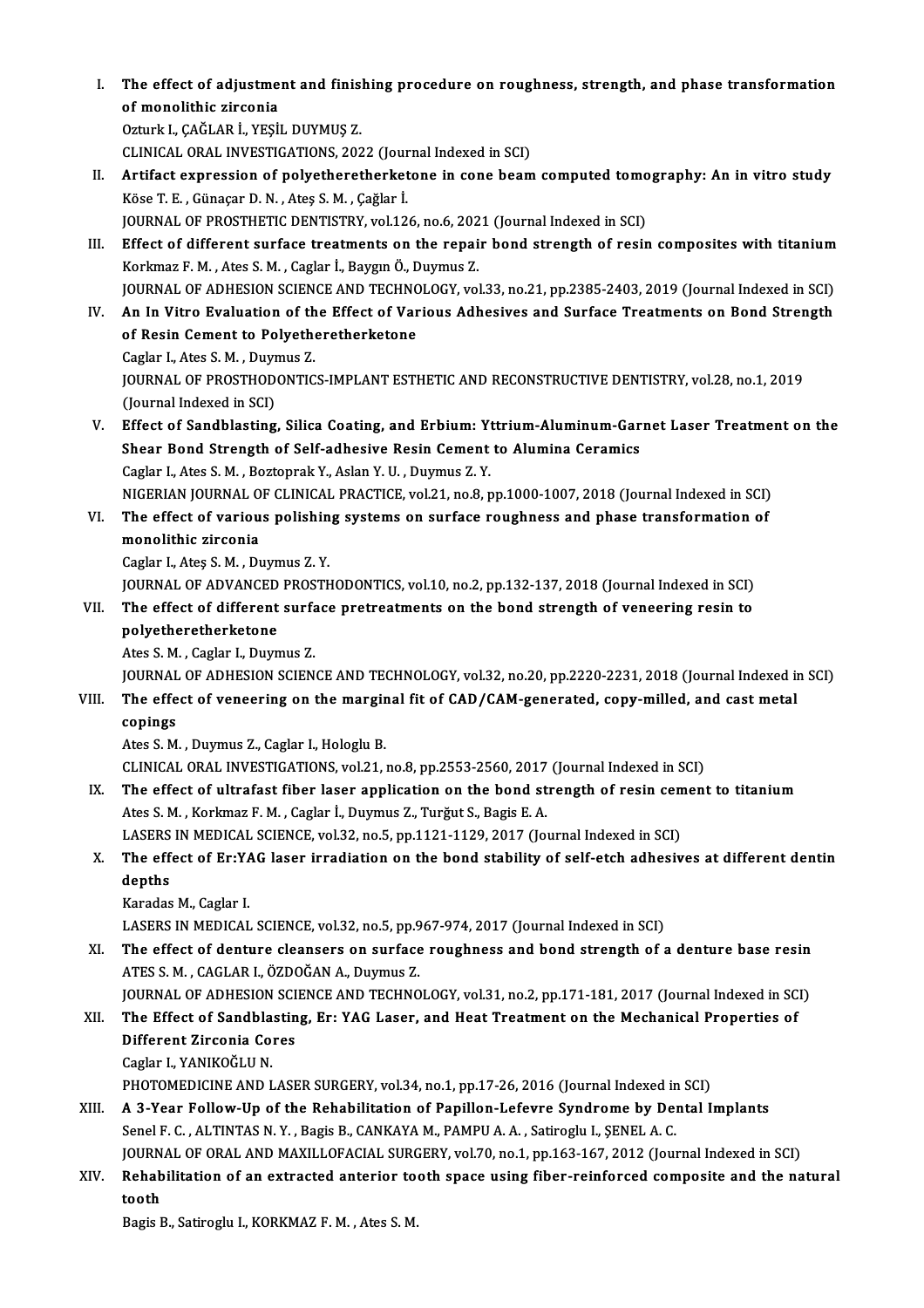### Articles Published in Other Journals

rticles Published in Other Journals<br>I. Investigation of Composite Bonding to Laser-Sintered Cobalt-Chromium Alloy Treated with Different<br>Adhesive Agents Adhesive Agents<br>Adhesive Agents<br>ATES S M CAČLA Adhesive Agents<br>ATEŞ S. M. , ÇAĞLAR İ., YEŞİL DUYMUŞ Z. Adhesive Agents<br>ATEŞ S. M. , ÇAĞLAR İ., YEŞİL DUYMUŞ Z.<br>Turkiye Klinikleri Journal of Dental Sciences, vol.27, no.1, pp.58-64, 2021 (Other Refereed National Journals)<br>RARKLI YÖNTEMLERLE ÜRETİLEN METAL ALT YARILARA KOMROZİT

- ATEŞ S. M. , ÇAĞLAR İ., YEŞİL DUYMUŞ Z.<br>Turkiye Klinikleri Journal of Dental Sciences, vol.27, no.1, pp.58-64, 2021 (Other Refereed National Journal<br>II. FARKLI YÖNTEMLERLE ÜRETİLEN METAL ALT YAPILARA KOMPOZİT REZİN BAĞ Turkiye Klinikleri Journal of Dental Sciences, vol.27, 1<br>FARKLI YÖNTEMLERLE ÜRETİLEN METAL ALT<br>ÇAĞLAR İ., ATEŞ S. M. , ARSLAN E., YEŞİL DUYMUŞ Z.<br>Atatürk Üniversitesi Dis Hekimliği Fekültesi Dengisi y FARKLI YÖNTEMLERLE ÜRETİLEN METAL ALT YAPILARA KOMPOZİT REZİN BAĞLANTISI<br>ÇAĞLAR İ., ATEŞ S. M. , ARSLAN E., YEŞİL DUYMUŞ Z.<br>Atatürk Üniversitesi Diş Hekimliği Fakültesi Dergisi, vol.31, no.3, pp.414-419, 2021 (Other Refere ÇAĞLAR İ.<br>Atatürk Ü<sub>l</sub><br>Journals)<br>EARKLLİ Atatürk Üniversitesi Diş Hekimliği Fakültesi Dergisi, vol.31, no.3, pp.414-419, 2021 (Other Refereed National<br>Journals)<br>III. FARKLI İÇECEKLERDE BEKLETİLEN MONOLİTİK ZİRKONYANIN RENK STABİLİTESİNİN İNCELENMESİ<br>VESLI DIIVMIS
- Journals)<br>FARKLI İÇECEKLERDE BEKLETİLEN MONOLİT<br>YEŞİL DUYMUŞ Z., ÖZTÜRK I., ÇAĞLAR İ., ATEŞ S. M.<br>Atatürk Üniversitesi Dis Hekimliği Fekültesi Dergisi FARKLI İÇECEKLERDE BEKLETİLEN MONOLİTİK ZİRKONYANIN RENK STABİLİTESİNİN İNCELEN<br>YEŞİL DUYMUŞ Z., ÖZTÜRK I., ÇAĞLAR İ., ATEŞ S. M.<br>Atatürk Üniversitesi Diş Hekimliği Fakültesi Dergisi, vol.31, no.2, pp.228-233, 2021 (Other

YEŞİL DU!<br>Atatürk Ü<sub>l</sub><br>Journals)<br>Ferklı En Atatürk Üniversitesi Diş Hekimliği Fakültesi Dergisi, vol.31, no.2, pp.228-233, 2021 (Other Refereed Natio<br>Journals)<br>IV. Farklı Enerji Seviyelerindeki Er:YAG Lazer ile Tamir Edilen Akrilik Kaide Rezininin Bükülme<br>Dovonum

Journals)<br>Farklı Ene<br>Dayanımı<br>ATES S.M Farklı Enerji Seviyelerindeki Er:YAG<br>Dayanımı<br>ATEŞ S. M. , ÇAĞLAR İ., YEŞİL DUYMUŞ Z.<br>Sekuk Dental Journal val 8. nn 486,493 Dayanımı<br>ATEŞ S. M. , ÇAĞLAR İ., YEŞİL DUYMUŞ Z.<br>Selcuk Dental Journal, vol.8, pp.486-493, 2021 (Other Refereed National Journals)<br>Farklı Enerii Yoğunluğundaki Er.YAC Javar ile Pürüzlendirilen Dentin Yü

ATEŞ S. M. , ÇAĞLAR İ., YEŞİL DUYMUŞ Z.<br>Selcuk Dental Journal, vol.8, pp.486-493, 2021 (Other Refereed National Journals)<br>V. Farklı Enerji Yoğunluğundaki Er:YAG Lazer ile Pürüzlendirilen Dentin Yüzeyine Kor Kompozitinin Selcuk Dental Journal, vol.8, pp.486-493,<br>Farklı Enerji Yoğunluğundaki Er:YA<br>Bağlanma Dayanımının İncelenmesi<br>CAĞLARİ ATES S.M. ÖZTÜRKL YESİL Farklı Enerji Yoğunluğundaki Er:YAG Lazer ile<br>Bağlanma Dayanımının İncelenmesi<br>ÇAĞLAR İ., ATEŞ S. M. , ÖZTÜRK I., YEŞİL DUYMUŞ Z.<br>Atatürk Üniversitesi Dis Hekimliği Fekültesi Dergisi 1

Bağlanma Dayanımının İncelenmesi<br>ÇAĞLAR İ., ATEŞ S. M. , ÖZTÜRK I., YEŞİL DUYMUŞ Z.<br>Atatürk Üniversitesi Diş Hekimliği Fakültesi Dergisi, vol.29, no.4, pp.611-617, 2019 (National Refreed University ÇAĞLAR<br>Atatürk İ<br>Journal)<br>Monoliti Atatürk Üniversitesi Diş Hekimliği Fakültesi Dergisi, vol.29, no.4, pp.611-617, 2019 (Natio<br>Journal)<br>VI. Monolitik Zirkonya - Rezin Siman Bağlantısına Farklı Yüzey İşlemlerinin Etkisi<br>GAGLARİ ATES S.M. KORKMAZ E.M. YESİL D

- Journal)<br>Monolitik Zirkonya Rezin Siman Bağlantısına Fark<br>CAGLAR İ., ATES S. M. , KORKMAZ F. M. , YEŞİL DUYMUŞ Z.<br>Ztana Klinik vol 14. no 2. nn 105-110-2018 (Othar Bafare Monolitik Zirkonya - Rezin Siman Bağlantısına Farklı Yüzey İşlemlerini<br>CAGLAR İ., ATES S. M. , KORKMAZ F. M. , YEŞİL DUYMUŞ Z.<br>7tepe Klinik, vol.14, no.3, pp.105-110, 2018 (Other Refereed National Journals)<br>Farklı Makanik
- CAGLAR İ., ATES S. M. , KORKMAZ F. M. , YEŞİL DUYMUŞ Z.<br>7tepe Klinik, vol.14, no.3, pp.105-110, 2018 (Other Refereed National Journals)<br>VII. Farklı Mekanik Yüzey İşlemleri ile Tamir Edilen Akrilik Kaide Rezininin Trans 7tepe Klinik, vol.14, no.3, pp.105-110, 2018 (Other Refereed Nation<br>Farklı Mekanik Yüzey İşlemleri ile Tamir Edilen Akrilik Kaid<br>ATES S.M. , CAGLAR İ., KORKMAZ F.M. , FİRAS S., YEŞİL DUYMUŞ Z. Farklı Mekanik Yüzey İşlemleri ile Tamir Edilen Akrilik Kaide Rezininin Transver<br>ATES S. M. , CAGLAR İ., KORKMAZ F. M. , FİRAS S., YEŞİL DUYMUŞ Z.<br>Acta Odontologica Turcica, vol.35, no.2, pp.49-55, 2018 (Other Refereed Nat

## ATES S. M. , CAGLAR İ., KORKMAZ F. M. , FİRAS S., YEŞİL DUYMUŞ Z.<br>Acta Odontologica Turcica, vol.35, no.2, pp.49-55, 2018 (Other Refereed National Journals)<br>VIII. FARKLI YÜZEY İŞLEMLERİNİN YAPAY DİŞLERİN KAİDE MATERYAL Acta Od<br>FARKL<br>ETKİSİ<br>GAĞLAI FARKLI YÜZEY İŞLEMLERİNİN YAPA<br>ETKİSİ<br>ÇAĞLAR İ., ATEŞ S. M. , YEŞİL DUYMUŞ Z.<br>Atatürk Üniversitesi Dis Hekimliği Fekült

ETKİSİ<br>ÇAĞLAR İ., ATEŞ S. M. , YEŞİL DUYMUŞ Z.<br>Atatürk Üniversitesi Diş Hekimliği Fakültesi Dergisi, vol.28, no.1, pp.64-70, 2018 (National Refreed University ÇAĞLAR<br>Atatürk İ<br>Journal)<br>İki Fark Atatürk Üniversitesi Diş Hekimliği Fakültesi Dergisi, vol.28, no.1, pp.64-70, 2018 (National Refreed Unive<br>Journal)<br>IX. İki Farklı Bağlayıcı Ajan ve Termal Siklus Uygulamasının Kobalt-Krom Alaşımı-Akrilik Rezin<br>Makaşlama B

- Journal)<br>İki Farklı Bağlayıcı Ajan ve Termal Siklus Uygulamasın<br>Makaslama Bağlantı Dayanımına Etkisinin İncelenmesi<br>CAĞLAR İ. ATES S.M., YESİL DIYMUS 7. SİSCİ T İki Farklı Bağlayıcı Ajan ve Termal Siklus Uy<br>Makaslama Bağlantı Dayanımına Etkisinin İı<br>ÇAĞLAR İ., ATEŞ S. M. , YEŞİL DUYMUŞ Z., ŞİŞCİ T.<br>Türkiye Klinikleri Diş Hakimliği Dergisi vel 22. ne Makaslama Bağlantı Dayanımına Etkisinin İncelenmesi<br>ÇAĞLAR İ., ATEŞ S. M. , YEŞİL DUYMUŞ Z., ŞİŞCİ T.<br>Türkiye Klinikleri Diş Hekimliği Dergisi, vol.23, no.1, pp.17-23, 2017 (Other Refereed National Journals)<br>Fiber Destekli
- ÇAĞLAR İ., ATEŞ S. M. , YEŞİL DUYMUŞ Z., ŞİŞCİ T.<br>Türkiye Klinikleri Diş Hekimliği Dergisi, vol.23, no.1,<br>X. Fiber Destekli Estetik Adeziv Köprüler<br>KORKMAZ F. M. , BAYGIN Ö., ATES S. M. , ÇAĞLAR İ. Türkiye Klinikleri Diş Hekimliği Dergisi, vol.23, no.1<br>Fiber Destekli Estetik Adeziv Köprüler<br>KORKMAZ F. M. , BAYGIN Ö., ATEŞ S. M. , ÇAĞLAR İ.<br>Turkiye Klinikleri Journal of Presthedentise vol 3-1 Turkiye Klinikleri Journal of Prosthodontics, vol.2, pp.6-12, 2016 (Other Refereed National Journals) KORKMAZ F. M., BAYGIN Ö., ATEŞ S. M., ÇAĞLAR İ.<br>Turkiye Klinikleri Journal of Prosthodontics, vol.2, pp.6-12, 2016 (Othen XI.<br>XI. Lazer sistemlerinin protetik diş tedavisinde kullanım alanları<br>Yosil Duymus Z. Çoğlan İ. Ate
- Turkiye Klinikleri Journal of Prostho<br>Lazer sistemlerinin protetik diş<br>Yeşil Duymuş Z., Çağlar İ., Ateş S. M.<br>Atetink Üniversitesi Diş Hokimliği E. Yeşil Duymuş Z., Çağlar İ., Ateş S. M.<br>Atatürk Üniversitesi Diş Hekimliği Fakültesi Dergisi, vol.13, pp.146-151, 2015 (National Refreed University Journal) Yeşil Duymuş Z., Çağlar İ., Ateş S. M.<br>Atatürk Üniversitesi Diş Hekimliği Fakültesi Dergisi, vol.13, pp.146-151, 2015 (National Refreed University Jo<br>CAČLAR İ. Yosil Duymuş 7. ATES S. M.
- Atatürk Üniversitesi Diş Hekimliği Fakü<br>DİŞ HEKİMLİĞİNDE KULLANILAN<br>ÇAĞLAR İ., Yesil Duymus Z., ATEŞ S. M.<br>Atatürk Üniversitesi Diş Hekimliği Fakü ÇAĞLAR İ., Yesil Duymus Z., ATEŞ S. M.<br>Atatürk Üniversitesi Diş Hekimliği Fakültesi Dergisi, vol.10, pp.136-141, 2015 (National Refreed University Journal)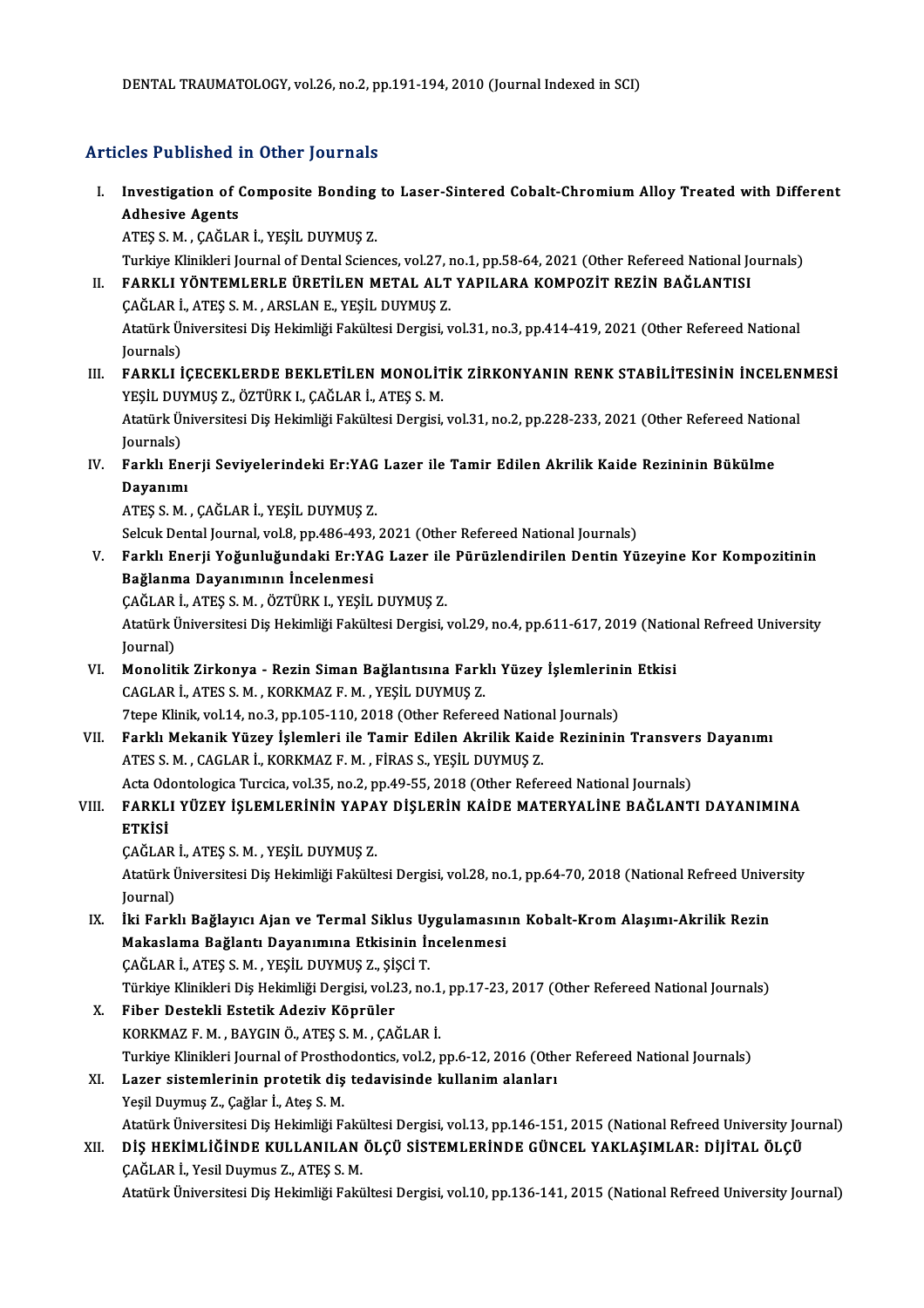### Refereed Congress / Symposium Publications in Proceedings

efereed Congress / Symposium Publications in Proceedings<br>I. Farklı İçeceklerde Bekletilen Monolitik Zirkonyanın Renk Stabilitelerinin Karşılaştırılması<br>Öztüpk i yesit puymus 7, CACLAR İ Farklı İçeceklerde Bekletilen Monol<br>ÖZTÜRK I., YEŞİL DUYMUŞ Z., CAGLAR İ.<br>22 Hivelererge Estatik Diş Hekimliği Ko Farklı İçeceklerde Bekletilen Monolitik Zirkonyanın Renk Stabiliteler<br>ÖZTÜRK I., YEŞİL DUYMUŞ Z., CAGLAR İ.<br>22. Uluslararası Estetik Diş Hekimliği Kongresi(EDAD), 19 - 21 October 2018<br>Farkli yantamlarla alda adilan matal a ÖZTÜRK I., YEŞİL DUYMUŞ Z., CAGLAR İ.<br>22. Uluslararası Estetik Diş Hekimliği Kongresi(EDAD), 19 - 21 October 2018<br>II. Farkli yontemlerle elde edilen metal alt yapilara kompozit rezin baglantisi<br>ÇAĞLAR İ., ARSLAN E. 22. Uluslararası Estetil<br>Farkli yontemlerle<br>ÇAĞLAR İ., ARSLAN E.<br>TDP 24. Uluslararası E TDB 24. Uluslararasi Dishekimligi Kongresi, 27 - 30 September 2018, vol.24 CAĞLAR İ., ARSLAN E.<br>II. Ektodermal Displazili Hastada Protetik Rehabilitasyon: Olgu Sunumu<br>III. Ektodermal Displazili Hastada Protetik Rehabilitasyon: Olgu Sunumu<br>VILDIZ S. CACLAR İ. VESİL DIRMIS Z TDB 24. Uluslararasi Dishekimligi Kong<br><mark>Ektodermal Displazili Hastada Pro</mark>t<br>YILDIZ Ş., CAGLAR İ., YEŞİL DUYMUŞ Z.<br>TDR 24. Uluslararası Diş Hakimliği Kon Ektodermal Displazili Hastada Protetik Rehabilitasyon: Olgu S<br>YILDIZ Ş., CAGLAR İ., YEŞİL DUYMUŞ Z.<br>TDB 24. Uluslararası Diş Hekimliği Kongresi, 27 - 30 September 2018<br>Banain Bond Stranath of Basin Comnasita ta Matal Allay IV. TIDIZ Ș., CAGLAR İ., YEŞİL DUYMUŞ Z.<br>IV. Repair Bond Strength of Resin Composite to Metal Alloys Using Different Surface Treatment Methods<br>KORKMAZ F. M. , ATES S. M. , CAGLAR İ., BAYGIN Ö., YEŞİL DUYMUŞ Z. TDB 24. Uluslararası Diş Hekimliği Kongresi, 27 - 30 September 2018 Repair Bond Strength of Resin Composite to Metal Alloys Using Different Surface Treatment Method:<br>KORKMAZ F. M. , ATES S. M. , CAGLAR İ., BAYGIN Ö., YEŞİL DUYMUŞ Z.<br>42nd Annual Congress of the European Prosthodontic Associ KORKMAZ F. M. , ATES S. M. , CAGLAR İ., BAYGIN Ö., YEŞİL DUYMUŞ Z.<br>42nd Annual Congress of the European Prosthodontic Association (EPA), Madrid, Spain, 13 - 15 September 201:<br>7. The Effect of Different Pre-treatments on th **42nd Annual C<br>The Effect of<br>resin cement**<br>CAČI AP İ V. The Effect of Different Pre-treatments on the shear bond stregth between monolithic zirconia and resin cement<br>resin cement<br>CAĞLAR İ. resin cement<br>ÇAĞLAR İ.<br>International Congress of Preventive Dentistry, 5 - 08 March 2018<br>EEEECT OF DIEFERENT ADHESIVES AND SURFACE TREATM CAĞLAR İ.<br>International Congress of Preventive Dentistry, 5 - 08 March 2018<br>VI. EFFECT OF DIFFERENT ADHESIVES AND SURFACE TREATMENTS ON BOND STRENGTH OF RESIN<br>CEMENT TO POLYETHERETHERKETON International Congress of Preventive Dentist<br>EFFECT OF DIFFERENT ADHESIVES AN<br>CEMENT TO POLYETHERETHERKETON EFFECT OF DIFFERENT ADHESIVES<br>CEMENT TO POLYETHERETHERKETC<br>ÇAĞLAR İ., ATEŞ S. M. , YEŞİL DUYMUŞ Z.<br>22. Pelkan Dishekimliği Kongresi, Selanik CEMENT TO POLYETHERETHERKETON<br>ÇAĞLAR İ., ATEŞ S. M. , YEŞİL DUYMUŞ Z.<br>22. Balkan Dişhekimliği Kongresi, Selanik, Greece, 4 - 06 May 2017, pp.127-128<br>EEEECT OE POLISUING SYSTEMS ON SUREACE POUCUNESS AND PHASI VI . EFFECT OF POLISHING SYSTEMS ON SURFACE ROUGHNESS AND PHASE TRANSFORMATION OF 22. Balkan Dişhekimliği Kor<br>EFFECT OF POLISHING S<br>MONOLITHIC ZIRCONIA<br>CAČLAR İ. ATES S.M., YESİ EFFECT OF POLISHING SYSTEMS ON<br>MONOLITHIC ZIRCONIA<br>ÇAĞLAR İ., ATEŞ S. M. , YEŞİL DUYMUŞ Z.<br>22. Politan Dishekimliği Kongresi, Selanik MONOLITHIC ZIRCONIA<br>ÇAĞLAR İ., ATEŞ S. M. , YEŞİL DUYMUŞ Z.<br>22. Balkan Dişhekimliği Kongresi, Selanik, Greece, 4 - 06 May 2017, vol.1, no.1, pp.127-128<br>FARKLI YÜZEV İSLEMLERİNİN ÜST YARL KOMPOZİTLERİNİN BEFK ESASLI ALT Y ÇAĞLAR İ., ATEŞ S. M. , YEŞİL DUYMUŞ Z.<br>22. Balkan Dişhekimliği Kongresi, Selanik, Greece, 4 - 06 May 2017, vol.1, no.1, pp.127-128<br>11. FARKLI YÜZEY İŞLEMLERİNİN ÜST YAPI KOMPOZİTLERİNİN PEEK ESASLI ALT YAPILARA<br>11. 22. Balkan Dişhekimliği Kol<br>FARKLI YÜZEY İŞLEMLE<br>BAĞLANTISININ ETKİSİ<br>ATES S.M. YESİL DIYMIS FARKLI YÜZEY İŞLEMLERİNİN ÜST Y<br>BAĞLANTISININ ETKİSİ<br>ATEŞ S. M. , YEŞİL DUYMUŞ Z., ÇAĞLAR İ.<br>20. ULUSI ARARASI ESTETİK DİS HEKİMI BAĞLANTISININ ETKİSİ<br>ATEŞ S. M. , YEŞİL DUYMUŞ Z., ÇAĞLAR İ.<br>20. ULUSLARARASI ESTETİK DİŞ HEKİMLİĞİ DERGİSİ(EDAD), 21 - 23 October 2016 ATEŞ S. M. , YEŞİL DUYMUŞ Z., ÇAĞLAR İ.<br>20. ULUSLARARASI ESTETİK DİŞ HEKİMLİĞİ DERGİSİ(EDAD), 21 - 23 October 2016<br>IX. Farklı Yüzey İşlemlerinin Yapay Dişlerin Kaide Materyaline Bağlantı Dayanımına Etkisi 20. ULUSLARARASI ESTETİK DİŞ HEKİM<br>Farklı Yüzey İşlemlerinin Yapay Diş<br>ÇAĞLAR İ., YEŞİL DUYMUŞ Z., ATEŞ S. M.<br>20. Uluslararası Estatik Diş Hokimliği Ko Farklı Yüzey İşlemlerinin Yapay Dişlerin Kaide Materyaline Bağlantı Dayanımına Etk<br>ÇAĞLAR İ., YEŞİL DUYMUŞ Z., ATEŞ S. M.<br>20. Uluslararası Estetik Diş Hekimliği Kongresi (EDAD), İstanbul, Turkey, 20 - 22 October 2016<br>The e CAĞLAR İ., YEŞİL DUYMUŞ Z., ATEŞ S. M.<br>20. Uluslararası Estetik Diş Hekimliği Kongresi (EDAD), İstanbul, Turkey, 20 - 22 October 2016<br>X. The effect of denture cleansing regimens on the bond strength of autopolymerizing har 20. Uluslararası Estetik Diş Hekimliği Kongresi (EDAD), İstanbul, Turkey, 20 - 22 October 2016 The effect of denture cleansing reginaterial to the denture base<br>ATEŞ S.M. , ÇAĞLAR İ., YEŞİL DUYMUŞ Z.<br>22th Annual Congress of the Turkish Pres 22th Annual Congress of th Turkish Prosthodontic and Implantology Association, Antalya, Turkey, 12 - 15<br>November 2015, pp.276 ATEŞ S. M. , ÇAĞLAR İ., YE<br>22th Annual Congress of<br>November 2015, pp.276<br>Effect of Pretreatment XI. Effect of Pretreatments on the Bond Strength of Glas Ionomer to Titanium Based Implant Abutments November 2015, pp.276<br>Effect of Pretreatments on the Bond Strength of Glas Ionomer to Titanium Ba<br>BAĞIŞ B., ATEŞ S.M. , ÇAĞLAR İ., YEŞİL DUYMUŞ Z., KORKMAZ F.M. , AYDOĞAN AYAZ E.<br>29. ANNUAL CONEERENCE OF THE FUROREAN PROST 38.ANNUAL CONFERENCEOF THEEUROPEANPROSTHODONTICASSOCIATION(EPA),25 -27 September 2014 BAĞIŞ B., ATEŞ S. M., ÇAĞLAR İ., YEŞİL DUYMUŞ Z., KORKMAZ F. M., AYDOĞAN AYAZ<br>38. ANNUAL CONFERENCE OF THE EUROPEAN PROSTHODONTIC ASSOCIATION(EPA)<br>XII. Effect of laser treatment on the bond strength of resin cement to tita XII. Effect of laser treatment on the bond strength of resin cement to titanium. 38th Annual Conference of the European Prosthodontic Association, İstanbul, Turkey, 25 - 27 September 2014, pp.153-154 KORKMAZ F. M., ÇAĞLAR İ., ATEŞ S. M., YEŞİL DUYMUŞ Z., BAĞIŞ B., TURGUT S. 38th Annual Conference of the European Prosthodontic Association, İstanbul, Turkey, 25 - 27 Sept. 153-154<br>XIII. Internal adaptation of complete denture bases polymerized by different techniques<br>NIII. Internal adaptation of DURKAN R., KORKMAZ F. M. , KÖROĞLU A., Ustaömer S., ÇAĞLAR İ., BAĞIŞ B.<br>34th Annual Conference Of The European Prothodontic Association(EPA), 23 - 25 September 2010 Internal adaptation of complete denture bases polymerized by different techniques<br>DURKAN R., KORKMAZ F. M. , KÖROĞLU A., Ustaömer S., ÇAĞLAR İ., BAĞIŞ B.<br>34th Annual Conference Of The European Prothodontic Association(EPA) DURKAN R., KORKMAZ F. M., KÖROĞLU A., Ustaömer S., ÇAĞLAR İ., BAĞIŞ B.<br>34th Annual Conference Of The European Prothodontic Association (EPA), 23 - 25 September 2010<br>XIV. An alternative cementation procedure for removing ex 34th Annual Conference Of The European Prothodontic Association (E<br>An alternative cementation procedure for removing excess ce<br>DURKAN R., BAĞIŞ B., KORKMAZ F. M. , AYDOĞAN AYAZ E., ÇAĞLAR İ.<br>24th Annual Conference Of The E An alternative cementation procedure for removing excess cement from fixed pai<br>DURKAN R., BAĞIŞ B., KORKMAZ F. M. , AYDOĞAN AYAZ E., ÇAĞLAR İ.<br>34th Annual Conference Of The European Prothodontic Association(EPA), 23 - 25 M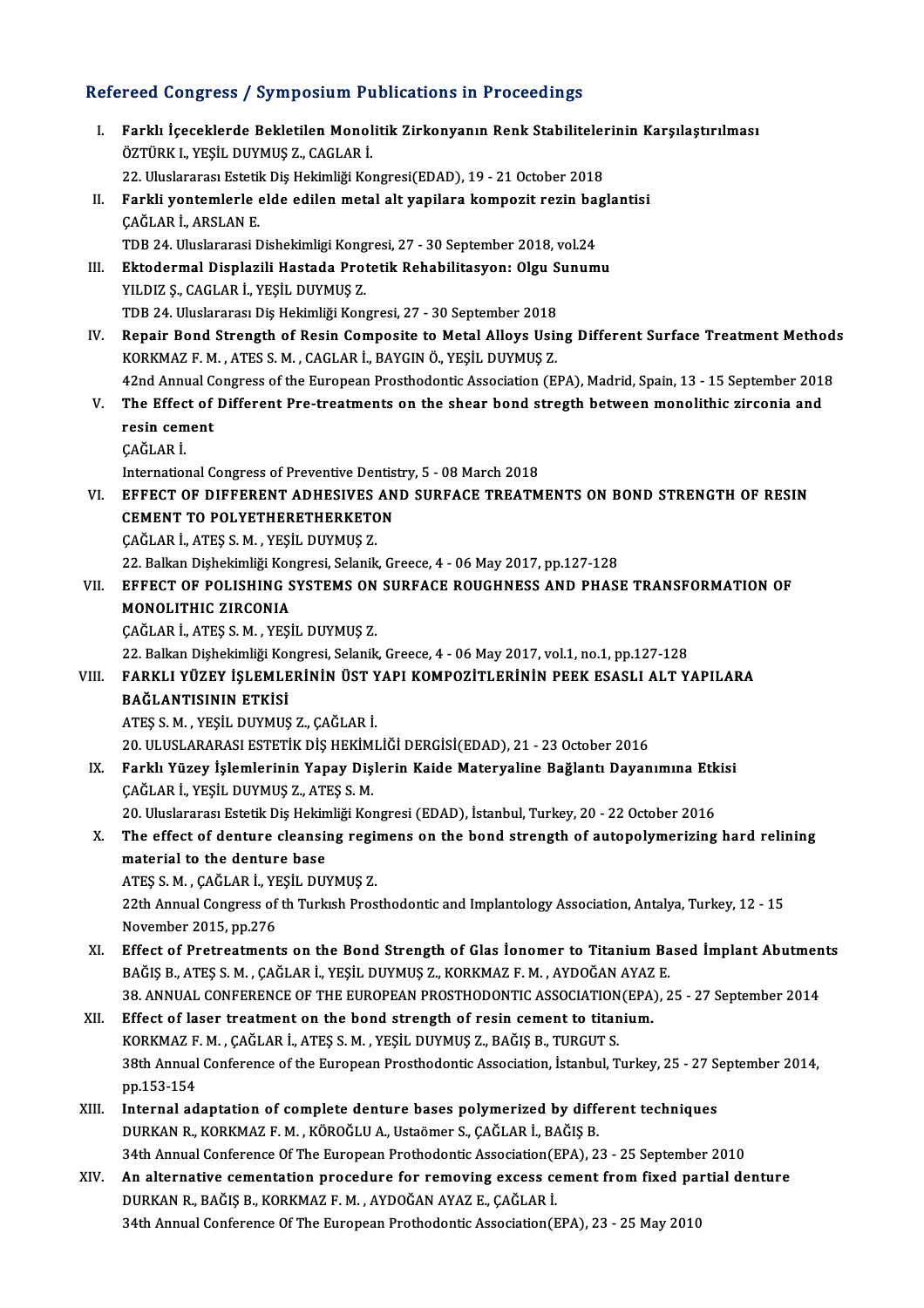XV. THE ANTİBACTERAİL EFFECT OF VARİOUS LUTİNG CEMENTS CONTAİNİNG CHLORHEXİDİNE DIACETATE/CETRIMIDE MIXTURES ON STREPTOCOCCUS MUTANS THE ANTIBACTERAIL EFFECT OF VARIOUS LUTING CEMENTS CONTAINING CHLORHE<br>DIACETATE/CETRIMIDE MIXTURES ON STREPTOCOCCUS MUTANS<br>KORKMAZ F. M. , DURKAN R., TÜZÜNER T., SUNGURTEKIN E., BURUK K., SATIROGLU I., NUR B. G.<br>CONEEPENCE CONFERENCE OF THE EUROPEAN PROTHODONTIC ASSOCIATION, Prıstına, Kosova, 23 - 25 September 2010,<br>pp.168 KORKM<br>CONFEF<br>pp.168<br>COMPA CONFERENCE OF THE EUROPEAN PROTHODONTIC ASSOCIATION, Pristina, Korp. 168<br>XVI. COMPARISON OF COMPOSITE AND PORCELAIN LAMINATE VENEERS<br>KORKMAZE M. PACIS P. DURKAN B. ATES S.M. SATIROCLUJ pp.168<br>COMPARISON OF COMPOSITE AND PORCELAIN LAMINATE<br>KORKMAZ F. M. , BAGIŞ B., DURKAN R., ATEŞ S. M. , SATIROGLU I.<br>CONEERENCE OF THE FUROREAN PROTHODONTIC ASSOCIATION CONFERENCE OF THE EUROPEAN PROTHODONTIC ASSOCIATION, Prıstına, Kosova, 23 - 25 September 2010,<br>pp.170 KORKMAZ F. M., BAGIS B., DURKAN R., ATES S. M., SATIROGLU I. XVII. REHABİLİTİON OF EDENTOLOUS MAXİLLA PP.170<br>**REHABİLİTİON OF EDENTOLOUS MAXİLLA**<br>BAGIŞ B., SENEL F. C. , SATIROGLU I., PAMPU A. A. , KORKMAZ F. M. , DURKAN R.<br>ULUSLARARLE PİLİMSEL TÜRK PROSTODONTİ VE İMPLANTOLOJİ DERNEĞİ, İst ULUSLARARASI BİLİMSEL TÜRK PROSTODONTİ VE İMPLANTOLOJİ DERNEĞİ, İstanbul, Turkey, 16 - 17 October<br>2009, pp.45 **BAGIŞ B., SEI<br>ULUSLARAR<br>2009, pp.45<br>PEHAPİLİT** ULUSLARARASI BİLİMSEL TÜRK PROSTODONTİ VE İMPLANTOLOJİ DERNEĞİ, İstanbul, Turkey, 16 - 17 October<br>2009, pp.45<br>XVIII. REHABİLİTİON OF AN EXTRACTED ANTERİOR TOOTH SPACE USİNG FİBER-REİNFORCED COMPOSİTE 2009, pp.45<br>REHABILITION OF AN EXTR.<br>AND THE NATURAL TOOTH<br>PAČIS P. SATIBOCLU L. DURKA REHABİLİTİON OF AN EXTRACTED ANTERİOR TOOTH SPA<br>AND THE NATURAL TOOTH<br>BAĞIŞ B., SATIROGLU I., DURKAN R., KORKMAZ F. M. , ATEŞ S. M.<br>BASS Verre Bulgaria 6, 00 May 2009 np 21 AND THE NATURAL TOOTH<br>BAĞIŞ B., SATIROGLU I., DURKAN R., KORKMAZ F. M. , ATEŞ S. M.<br>BASS, Varna, Bulgaria, 6 - 09 May 2009, pp.31

### Other Publications

I. Fiber Destekli Estetik Adeziv Köprüler r r abnoacions<br>Fiber Destekli Estetik Adeziv Köprüler<br>KORKMAZ F. M. , BAYGIN Ö., ATEŞ S. M. , ÇAĞLAR İ.<br>Otber nn 6 12 2016 Fiber Destekli Este<br>KORKMAZ F. M. , BAY<br>Other, pp.6-12, 2016 Other, pp.6-12, 2016<br>Supported Projects

CAĞLAR İ., ARSLAN E., Project Supported by Higher Education Institutions, POLİETERETERKETONA UYGULANAN SLPPSTECH TTOJOCES<br>ÇAĞLAR İ., ARSLAN E., Project Supported by Higher Education Institutions, POLİETERETERKETONA UYGULANAI<br>FARKLI YÜZEY İŞLEMLERİNİN YÜZEY PÜRÜZLÜLÜĞÜ, FAZ DEĞİŞİMİ VE BAĞLANMA DAYANIMINA ETKİSİNİN ÇAĞLAR İ., ARSLAN E., Proje<br>FARKLI YÜZEY İŞLEMLERİN<br>İNCELENMESİ, 2020 - 2021<br>YESİL DIYMUS 7. CAĞLAR İ FARKLI YÜZEY İŞLEMLERİNİN YÜZEY PÜRÜZLÜLÜĞÜ, FAZ DEĞİŞİMİ VE BAĞLANMA DAYANIMINA ETKİSİNİN<br>İNCELENMESİ, 2020 - 2021<br>YEŞİL DUYMUŞ Z., ÇAĞLAR İ., ÖZTÜRK I., Project Supported by Higher Education Institutions, Farklı bitim ve

İNCELENMESİ, 2020 - 2021<br>YEŞİL DUYMUŞ Z., ÇAĞLAR İ., ÖZTÜRK I., Project Supported by Higher Education Institutions, Farklı bitim ve suni<br>yaşlandırma işlemlerinin monolitik zirkonyum restorasyonların değişik özelikleri üzer YEŞİL DUYMUŞ Z., ÇAĞLAR İ., ÖZTÜRK I., Project Supported by Higher Education Institutions, Farklı bitim ve suni<br>yaşlandırma işlemlerinin monolitik zirkonyum restorasyonların değişik özelikleri üzerine etkisi, 2018 - 2020<br>A yaşlandırma işlemlerinin monolitik zirkonyum restorasyonların değişik özelikleri üzerine etkisi, 2018 - 2020<br>ATEŞ S. M. , ÇAĞLAR İ., YEŞİL DUYMUŞ Z., Project Supported by Higher Education Institutions, Polietereterketon<br>Es ATEŞ S. M. , ÇAĞLAR İ., YEŞİL DUYMUŞ Z., Project Supporte<br>Esaslı Alt Yapı Malzemelerine Uygulanan Değişik Yüzey İşle<br>Bağlanma Dayanımına Etkisinin İncelenmesi, 2015 - 2017<br>CAĞLAR İ. ATES S. M. YESİL DUYMUS Z. Project Suppo Esaslı Alt Yapı Malzemelerine Uygulanan Değişik Yüzey İşlemleri ve Adeziv Sistemlerin Üst Yapı Kompozitlerinin<br>Bağlanma Dayanımına Etkisinin İncelenmesi, 2015 - 2017<br>ÇAĞLAR İ., ATEŞ S. M. , YEŞİL DUYMUŞ Z., Project Support

Bağlanma Dayanımına Etkisinin İncelenmesi, 2015 - 2017<br>ÇAĞLAR İ., ATEŞ S. M. , YEŞİL DUYMUŞ Z., Project Supported by Higher Education Institution<br>Yapay Dişler İle Protez Kaide Materyali Arasındaki Bağlantı Dayanımına Etkis Yapay Dişler İle Protez Kaide Materyali Arasındaki Bağlantı Dayanımına Etkisi, 2015 - 2017<br>Edit Congress and Symposium Activities

uluslararası türk prosthodonti ve implantoloji derneği bilimsel kongresi, Attendee, Antalya, Turkey, 2014 recep tayyip erdoğan üniversitesi diş hekimliği derneği bilimsel kongresi, Attendee, Antalya, Turkey, 2013<br>recep tayyip erdoğan üniversitesi diş hekimliği 1. sempozyumu, Attendee, Rize, Turkey, 2013<br>24th annual senferanse uluslararası türk prosthodonti ve implantoloji derneği bilimsel kongresi, Attendee, Antalya,<br>recep tayyip erdoğan üniversitesi diş hekimliği 1. sempozyumu, Attendee, Rize, Turkey, 201<br>34th annual conference of the european 18. 34th annual conference of the european prothosontic association, Attendee, Kosova, 2010<br>18. uluslar arası bilimsel türk prostodonti ve implantoloji derneği kongresi, Attendee, İstanbul, Turkey, 2009 14th congress of bulgarian dental association, Attendee, Varna, Bulgaria, 2009

### **Citations**

Total Citations (WOS):96